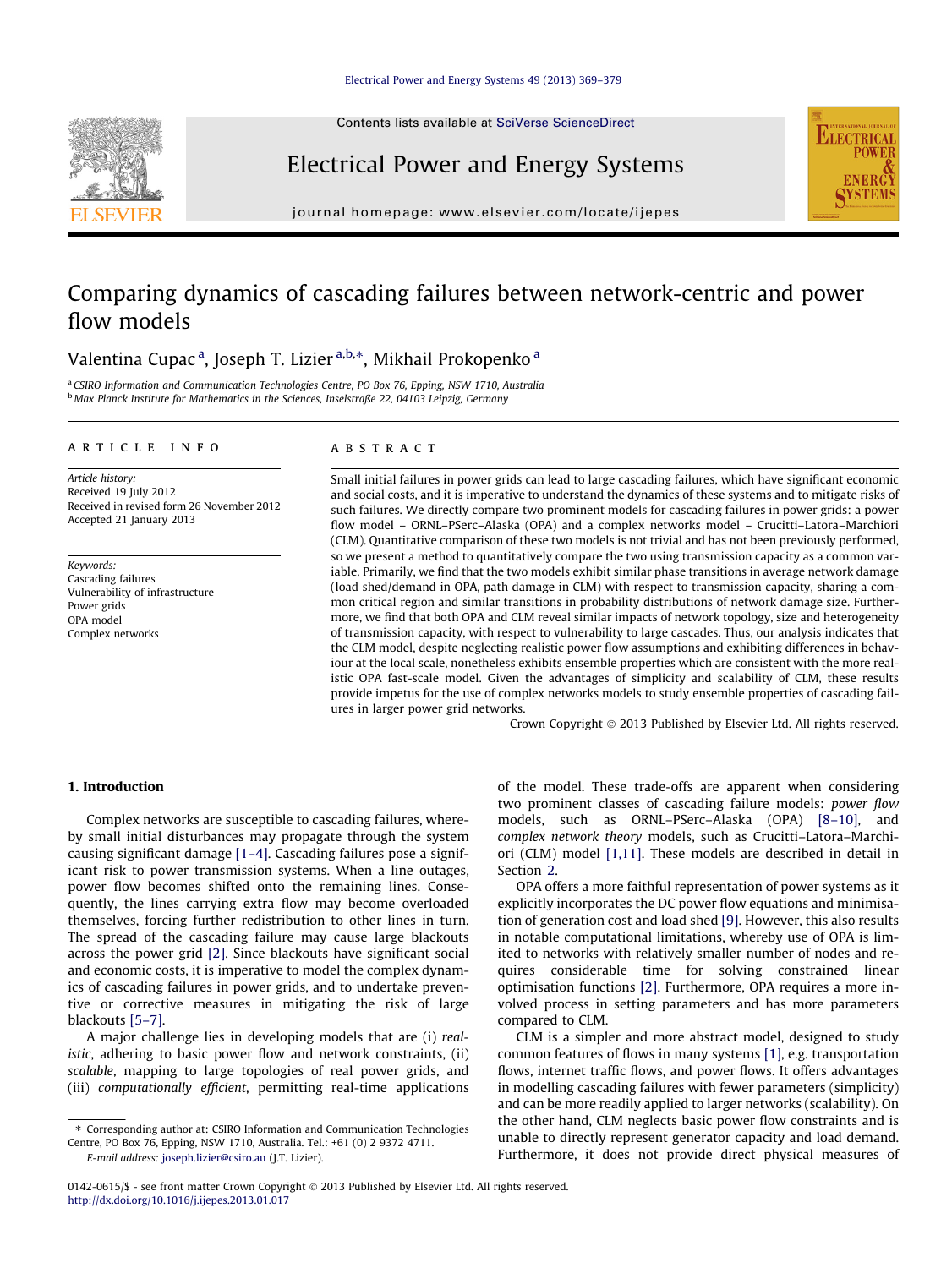<span id="page-1-0"></span>blackout size (load shed), but rather resorts to abstract measures (path damage).

Thus, OPA is able to offer a more realistic model at the expense of scalability, whilst CLM is able to offer a more scalable and simpler abstract model at the expense of neglecting basic power flow network constraints.

Whilst CLM provides theoretically interesting applications of graph theory in modelling cascading failures, it is not immediately clear whether or not it has adequate practical significance in specifically modelling power transmission systems due to its abstract nature. A critical issue lies in model validation, the extent to which abstract variables within CLM are meaningful and translatable to more realistic measures used within OPA. While CLM is certainly a scalable and computationally efficient model, it is necessary to ascertain whether it provides valid measures of damage resulting from cascading failures.

Most previous research in this area typically focused on single models [\[1,11,10,12\]](#page-10-0), with a lack of cross-validation and in-depth comparative analysis. Some studies [\[5,2\]](#page-10-0) have provided qualitative comparison of these models – identifying similarities and differences, and evaluating advantages and disadvantages. We provide a detailed qualitative comparison in Section [3.](#page-3-0) Crucially though, there has been no rigorous attempt to directly quantitatively compare the behaviour of CLM with respect to well-established power flow models such as OPA, using a set of common network topologies and comparable transmission capacities.

Consequently, our primary motivation is to directly compare the critical behaviour and resultant distributions of power grid damage in CLM versus OPA, and to evaluate the extent to which abstract variables and measures within CLM are meaningful in the context of more well-understood measures within OPA

Such a comparison is not straightforward due to differences in representing system capacity, differences in iterative algorithms they rely on, and differences in measures of system damage. In Section [4](#page-4-0), we describe how we will set parameters and measure responses to damage in each model to ensure they are comparable.

The scope of this paper is restricted to studying the OPA fast dynamics model which is analogous in temporal horizons to the CLM model, and ignore the OPA slow dynamics model with does not have a CLM counterpart. Furthermore, we study transmission capacity which is defined for both CLM and OPA, and ignore generation capacity which is defined within OPA but not within CLM.

Certainly, OPA and CLM are inconsistent at the local scale, and we show that load shed/damage in OPA is poorly correlated with path damage in CLM when triggered by the same simulated individual failure (see [Appendix A\)](#page-9-0). Nonetheless, we seek to examine whether there are similarities in global or ensemble behaviour at the network level (e.g. susceptibility to large cascades as a function of transmission capacity). Specifically, we aim to evaluate the extent to which CLM is consistent with OPA regarding whether CLM and OPA exhibit similar:

- 1. phase transitions in average network damage and probability distributions of network damage, with respect to transmission capacity;
- 2. ranking of grid topologies and grid sizes, based on their susceptibility to large cascading failures; and
- 3. shifts in probability distributions of failure, with respect to heterogeneity in transmission capacity across the network.

The analysis of probability distributions of resultant failures and damage is crucial to our paper. In the case of OPA, we examine the probability distribution of load shed/demand. In the case of CLM, we examine the probability distribution of efficiency loss (i.e. damage). We then analyse in Section [5](#page-6-0) the extent to which the two models exhibit similarities in their distributions, and the extent to which they exhibit similarities in changes within distributions arising from changes in transmission capacity. This is motivated by the hypothesis that even though CLM and OPA may model power flow dynamics very differently, they may agree in terms of the resultant high-level ensemble properties and probability distributions of cascading failures.

## 2. Models of cascading failures

Modelling cascading failures poses a number of challenges due to the diversity of mechanisms which are involved in initial failures and in subsequent interactions within the power system [\[5\].](#page-10-0) These challenges have motivated the development of various cascading failure models. These models can be classified into several broad categories [\[13,2\]](#page-10-0): artificial power flow, conventional reliability, and complex network theory approaches.

Artificial power flow approaches seek to provide realistic power flow models, and examine the changes in flows as a result of initial failures. OPA, which as described in Section 2.1 is the most prominent of these, considers the dynamics of the flows in time on a given underlying network structure. Another power flow model is the CASCADE model [\[12\],](#page-10-0) though it is considered ''too simple'' in that it ''disregards the system structure, neglects the times between adjacent failures and generation adaptation during failure'' [\[13\]](#page-10-0).

Conventional reliability approaches, including the FTA model [\[14\]](#page-10-0), provide simple insights to end-users, but typically require models specialised to individual networks and events, and complex analysis which is difficult to verify and construct [\[13\]](#page-10-0).

Complex network theory approaches including the CLM model (as described in Section [2.2](#page-2-0)) formulate more abstract models, using the tools of graph theory to obtain general insights incorporating network structure in an efficient manner.<sup>1</sup>

In seeking to evaluate how accurately the CLM model performs on a given network structure, we compare it to the OPA model, since this is the most prominent of the power flow models, and is specifically designed to consider the dynamics of flows in time and the underlying network structure. We describe these models in detail in the following section.

#### 2.1. OPA model

ORNL–PSerc–Alaska (OPA) is a model proposed by researchers at Oak Ridge National Laboratory (ORNL), Power System Engineering Research Center of Wisconsin University (PSerc), and Alaska University (Alaska) [\[8–10\].](#page-10-0) The power grid is represented as a set of nodes with power injections  $(P_i)$  which are positive for generators (G) and negative for loads (L). Generators have limited power supply ( $P_i^{max}$ ) and loads have fixed demand ( $P_i^{dem}$ ). A transmission line connecting nodes *i* and *j* has a power flow  $F_{ij}$ , which is limited by the maximum power flow  $F_{ij}^{max}$  that it can carry. A transmission line connecting nodes *i* and *j* has susceptance  $b_{ij}$ , impedance  $z_{ij}$ , and resistance is neglected.

The OPA model considers dynamics in terms of two interdependent time scales. The slow time scale describes how the system evolves as demand grows over longer timeframes, and the subsequent network upgrades which occur in response to demand growth and blackouts. The fast time scale, on the other hand, describes cascading failures of transmission lines at a fixed point

 $1$  Separate to considerations of modelling cascading failures, other complex systems approaches to studying cascading failures include evaluation of the goodness of fit of failure event sizes to power-laws [\[15\],](#page-10-0) and analysing the dynamics of cascading failure events using state transition graphs [\[16\].](#page-10-0)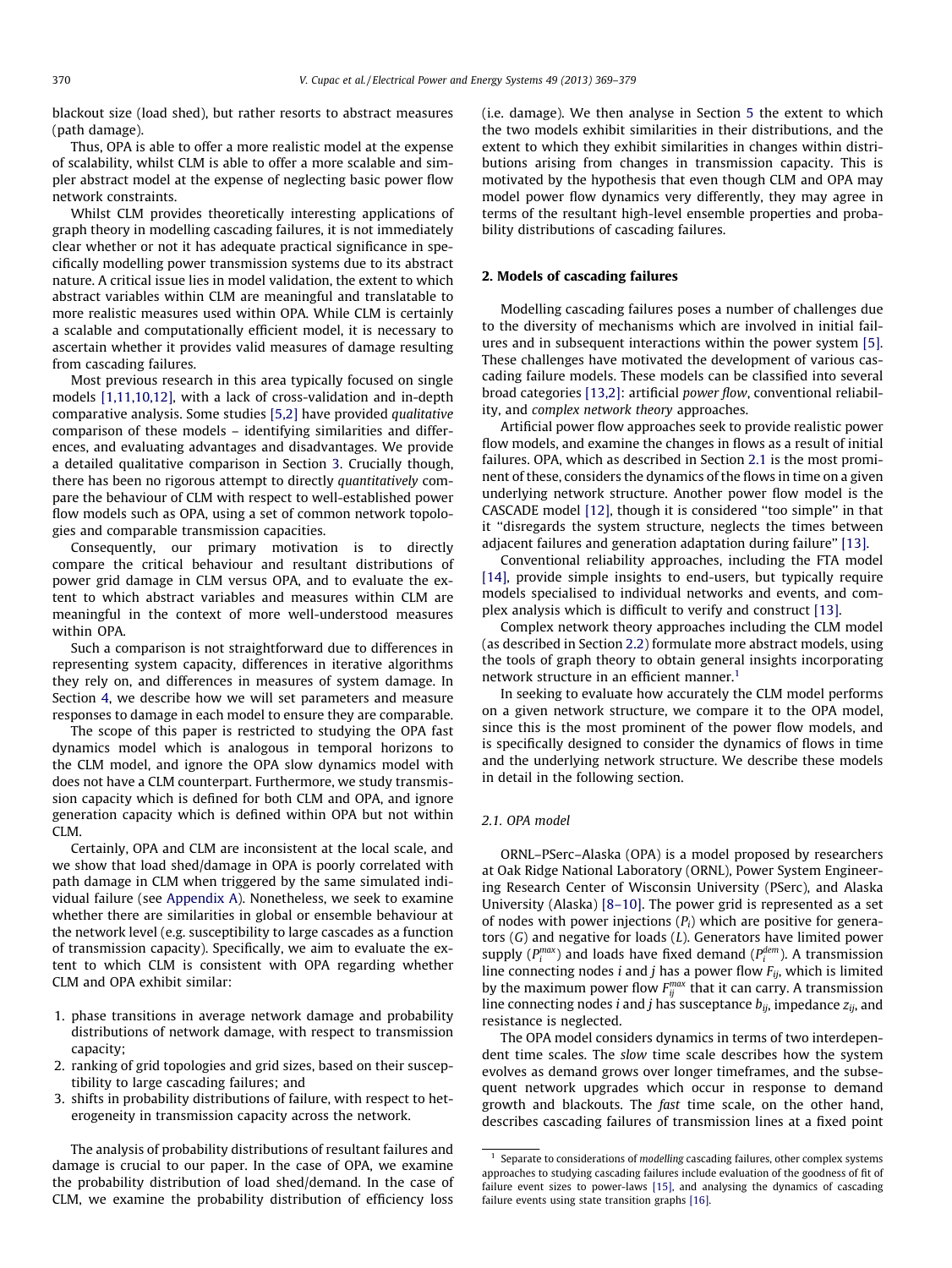<span id="page-2-0"></span>during the slow dynamics. Our comparative study focuses on the fast dynamics, which are described below.

Power dispatch is formulated as a linear optimisation problem, where the goal is to minimise a cost function<sup>2</sup> which gives preference to generation shift whilst assigning a high cost to  $(W = 100)$  to load shedding (reduction of power supply to consumers). It is assumed that all generators operate at the same cost and that all loads are served with equal priority:

$$
Cost = \sum_{i \in G} P_i(t) + W \sum_{j \in L} P_j(t). \tag{1}
$$

The optimisation is subject to the following constraints. Generators always have positive power injections and cannot exceed generator capacity limits:

$$
0 \leqslant P_i \text{les} P_i^{\text{max}}, \quad \text{si} \in G. \tag{2}
$$

Loads always have negative power injections (cannot generate power)<sup>3</sup>:

$$
P_j^{dem} \leqslant P_j \leqslant 0, \quad j \in L. \tag{3}
$$

The absolute power flow along edges is subject to power flow limits:

$$
-F_{ij}^{max} \leq F_{ij} \leq F_{ij}^{max}, \quad i,j \in \mathbb{N}.
$$
\n
$$
(4)
$$

Total power generation and consumption remain balanced:

$$
\sum_{i \in G \cup L} P_i = 0. \tag{5}
$$

Based on standard DC power flow analysis, power flows are expressed as:

$$
F = AP, \tag{6}
$$

where  $F$  is a vector of power flows along the edges,  $P$  is a vector of power flows injected at each node  $P_i$ , and A is a matrix that depends on the network structure and impedances (see [\[8\]](#page-10-0) for details about the computation of A).

After solving the linear optimisation problem, we examine which lines are overloaded. A line is considered to be overloaded if  $F_{ij}$  is within 1% of  $F_{ij}^{max}$ . Each overloaded line may outage with probability  $p_1$ . When line outage occurs, its power flow limit  $F_{ij}^{max}$ is divided by a very large number  $(\kappa_2)$  to ensure that practically no power may flow through the line. Furthermore, to avoid a matrix singularity resulting from the line outage, line impedance is multiplied by a large number  $(\kappa_1)$ , resulting in changes to the network matrix A. The updated set of line flow limits and the updated network matrix lead to the recomputation of the optimisation state and, once again, some lines may outage, leading to further iterations. A cascade is represented as a series of probabilistic line failures and the subsequent power flow redistribution. The process terminates when a solution is found with no line outages.

During the cascade process, load shed occurs when lines are outaged due to an imbalance between supply and demand. Load shed  $(S_i)$  for an individual node *i* is defined as the difference between its power injection and demand, and is always non-negative:

$$
S_i = \left| P_i^{dem} - P_i \right| \tag{7}
$$

Consequently, total load shed (S) for the system is:

$$
S = \sum_{i \in L} S_i. \tag{8}
$$

Finally, total load shed is normalised with respect to total demand D, and used as a measure of damage to the system resulting from the cascade:

$$
S/D = \frac{\sum_{i \in L} S_i}{\sum_{i \in L} P_i^{dem}}.\tag{9}
$$

A crucial result arising from OPA simulations is the presence of scale-free (power-law) regions in the distribution of blackout size, consistent with historical blackout data for real power systems [\[10\].](#page-10-0) In addition, the observed power law distribution of blackout size provided evidence for self-organised criticality in power systems.

OPA is able to incorporate basic elements of power system components, power flows, and the relations between supply and demand. However, the applications of OPA have generally been limited to networks with a relatively small number of nodes (typically hundreds), compared to real power grids [\[2\].](#page-10-0)

# 2.2. CLM model

Complex network theory has been used to formulate more abstract models, where the power grid is represented as an undirected graph with nodes (substations) and edges (transmission lines). A prominent approach is the CLM model [\[1\],](#page-10-0) including extensions to differentiate generators and loads [\[11\]](#page-10-0). The power grid is represented as a set of N nodes representing  $N_c$  generators and  $N<sub>L</sub>$  loads representing distribution substations, interconnected by a set of edges representing transmission lines.

An edge connecting nodes  $i$  and  $j$  is characterised by edge efficiency  $e_{ii}(t)$ , representing relative link capacity. Initially we assume that edges are perfectly efficient  $e_{ii}(0) = 1$ , although the efficiency is subject to change over consequent iterations. At any time step, edge weight is computed as the inverse of edge efficiency. It is assumed that electricity flowing between any two nodes *i* and *j* takes the most efficient path connecting those two nodes. The most efficient path is the shortest path between i and j, where the length of a given path is defined as the sum of edge weights on that path in the graph between i and j. The efficiency  $\epsilon_{ij}(t)$  of the most efficient path from  $i$  to  $j$  is the inverse of the shortest path length [\[18\]](#page-10-0).

Each node is characterised by a *loading*  $L_i(t)$ ,<sup>4</sup> which varies over time and a fixed limited capacity  $C_i$ . The loading of each node with transmitting capabilities is defined as the number of most efficient paths from generators to distribution substations that pass through that node [\[19\].](#page-10-0) (In the original model [\[1\]](#page-10-0) which considered paths between all node pairs, the loading was equivalent to betweenness centrality [\[19\].](#page-10-0)) Consequently, the more shortest paths that pass through a node, the higher the loading it has. The loading at a given node amounts to the total flow passing through that node when all generator/distribution substation pairs transmit energy between them [\[19\].](#page-10-0)

Node capacity  $C_i$  represents the maximum loading that it can handle without performance degradation. The capacity is assumed to be directly proportional to the initial loading of the node [\[20\].](#page-10-0) The fixed network tolerance parameter  $\alpha \geq 1$  represents the ability of nodes to handle increased loading thereby resisting perturbations:

$$
C_i = \alpha L_i(0). \tag{10}
$$

An initial breakdown of edges surrounding a node causes power to be redistributed in the network, reflected by changes in the most efficient paths and, consequently, changes in the loading at each

There was a typographical error in the optimisation function written in [\[9,10\]](#page-10-0), where there was an incorrect minus sign in the optimisation function, which should have been a plus sign instead [\[17\].](#page-10-0)

Papers including [\[9,10\]](#page-10-0) omitted the lower bound for Eq. (3) [\[17\]](#page-10-0).

 $4$  CLM papers typically use the term load to qualitatively describe the amount of power flowing through a node. At the same time, it can be used to signify node type, whereby a load node represents a distribution substation. Thus, to avoid potential ambiguity, we use the term loading for the former case.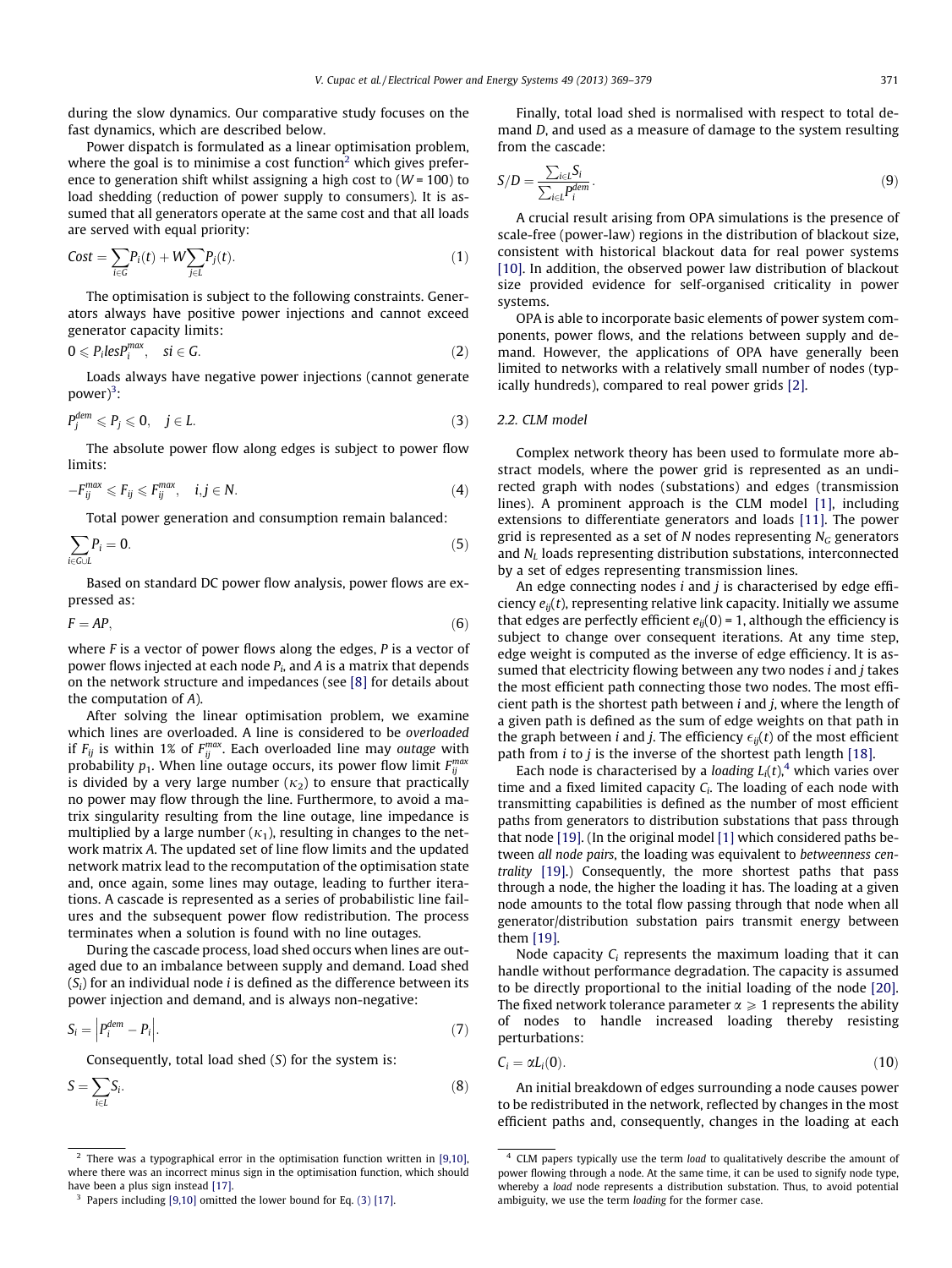<span id="page-3-0"></span>node. Some nodes are then forced to operate above capacity (being overloaded), represented by decreases in efficiency of the edges of that node (slightly altering the definition of [\[1\]](#page-10-0), as per [\[21\]](#page-10-0)):

$$
e_{ij}(t+1) = \begin{cases} e_{ij}(0) \min\left(\frac{C_i}{L_i(t)}, \frac{C_j}{L_j(t)}\right) & \text{if } L_i(t) > C_i \\ \text{or } L_j(t) > C_j \\ e_{ij}(0) & \text{otherwise.} \end{cases}
$$
(11)

The changes in the efficiency of these edges may change the most efficient paths between node pairs, and indeed changes in most efficient paths alter the loading across the network. Convergence in this iterative process occurs when the state dynamics become stable or periodic.

Network efficiency is computed as the average path efficiency of the most efficient path from each generator to each load  $[11]^{5}$ :

$$
E(t) = \frac{1}{N_G N_L} \sum_{i \in G} \sum_{j \in L} \epsilon_{ij}(t). \tag{12}
$$

Network damage D caused by the cascade is defined as the normalised loss of average path efficiency [\[11\]:](#page-10-0)

$$
D(t) = \frac{E(0) - E(t)}{E(0)}.
$$
\n(13)

CLM can specifically examine the effect of network structure on cascades and their consequences (for example, random graphs appear to be more resistant to cascading failures than scale-free graphs [\[1\]\)](#page-10-0). Results based on the North American power network indicate that the critical tolerance levels for loading-based node removal were substantially higher than the critical tolerance levels for random node removals [\[11\].](#page-10-0) Furthermore, it was shown that nodes can be divided into different classes: the removal of some nodes causes very little damage for any tolerance levels, whilst other nodes' removal leads to an efficiency damage which is a function of their tolerance level.

A key advantage of complex network models, such as CLM, is that they enable us to utilise techniques from graph theory and perform simulations on large networks due to their scalability; for example, Kinney et al. [\[11\]](#page-10-0) have demonstrated the applicability of CLM to at least tens of thousands of nodes (an increase of two orders of magnitude over the capability of OPA [\[2\]\)](#page-10-0), though there are challenges in reflecting particular features of power grid operations. Nonetheless, such an approach provides important insights and has gained increasing applications in modelling cascading failures in power grids.

# 3. Qualitative comparison

Since OPA and CLM rely on different variables and algorithms outlined in the previous section, we present here a general qualitative comparison between these two models, followed by a quantitative comparative analysis in the next section.

#### 3.1. Demand and generation

The two models differ in the extent to which they are able to represent demand and generator capacity. OPA provides direct representation of load demand and generator capacity. For example, when mapping any network, it enables us to specify the load demand of individual distribution substations, and to specify the capacity of individual generation substations. On the other hand, CLM does not quantitatively represent demand and generation capacity (although it does quantitatively represent transmission capacity). OPA allows variations in the total demand/generator capacity ratios. CLM does not allow such variation, total demand and total generator capacity are implicitly equal since every generator is connected to every load and vice versa.

Furthermore, CLM assumes that every distribution substation is connected to every generator, whereby there is only one shortest path from any distribution substation and every generator. This implies that every distribution substation attempts to extract an equal amount of power from every generator. OPA does not have such a simplistic restriction, a distribution substation may be receiving power from just some generators (rather than from all generators, as is the case in CLM) and furthermore, it may disproportionately receive more power from some generators than others (rather than attempting to connect equally to all generators, as is the case in CLM). In CLM, every generator is used at all times, whilst in OPA, some generators may be fully utilised, some partially utilised, and some might not provide any power at all (see Fig. 4 in [\[9\]\)](#page-10-0).

Therefore, OPA is able to represent transitions in relative generation capacity of the power grid, whilst CLM is unable to do so.

#### 3.2. Transmission

The input variable that is directly represented in both models is transmission capacity, the capacity to carry power. OPA represents transmission capacity as the maximum line flow, which is associated with edges in the model. On the other hand, CLM represents transmission capacity as the maximum number of shortest paths, which is associated with nodes in the model. In both cases, transmission capacity varies across the system, i.e. in OPA, different lines may have different limits, and in CLM, different nodes may have different limits.

In both models, transmission capacity is the crucial factor in the cascade process, described below. In OPA, edges fail when transmission capacity is reached – an edge is overloaded when its power flow reaches its power flow limit. In CLM, nodes fail when transmission capacity is exceeded – a node is overloaded when the number of shortest paths exceeds the maximum number of shortest paths that can pass through the node.

Therefore, both OPA and CLM are able to represent transitions in relative transmission capacity of the power grid.

### 3.3. Initial failure

We mentioned that edges fail in OPA, whilst nodes fail in CLM, in alignment with the terminology used in the paper which describe the CLM model. It should be noted that in CLM, when we speak of nodes failing, it does not imply that actual substations fail, but rather that the transmission lines immediately attached to those nodes would fail. Consequently, in the implementation of CLM, node failure is actually represented as the failure of its adjacent edges.

#### 3.4. Transmission paths

A major difference is that in OPA, power flows through multiple paths from one node to another, whilst in CLM, power is considered to flow only through a single (shortest) path. That said, the two models still exhibit some similarities in determining the paths through which power will flow. Edge impedance in OPA is related to edge efficiency in CLM, and edge susceptance in OPA is related to edge weight in CLM. When an initial failure occurs, the susceptance and efficiency of affected edges is decreased in OPA and CLM, respectively. This leads to a corresponding increase of those edges' impedances and weights in OPA and CLM, respectively.

 $5$  Note that the original formulation in [\[1\]](#page-10-0) considered most efficient paths between all node pairs, failing to differentiate between generators and loads.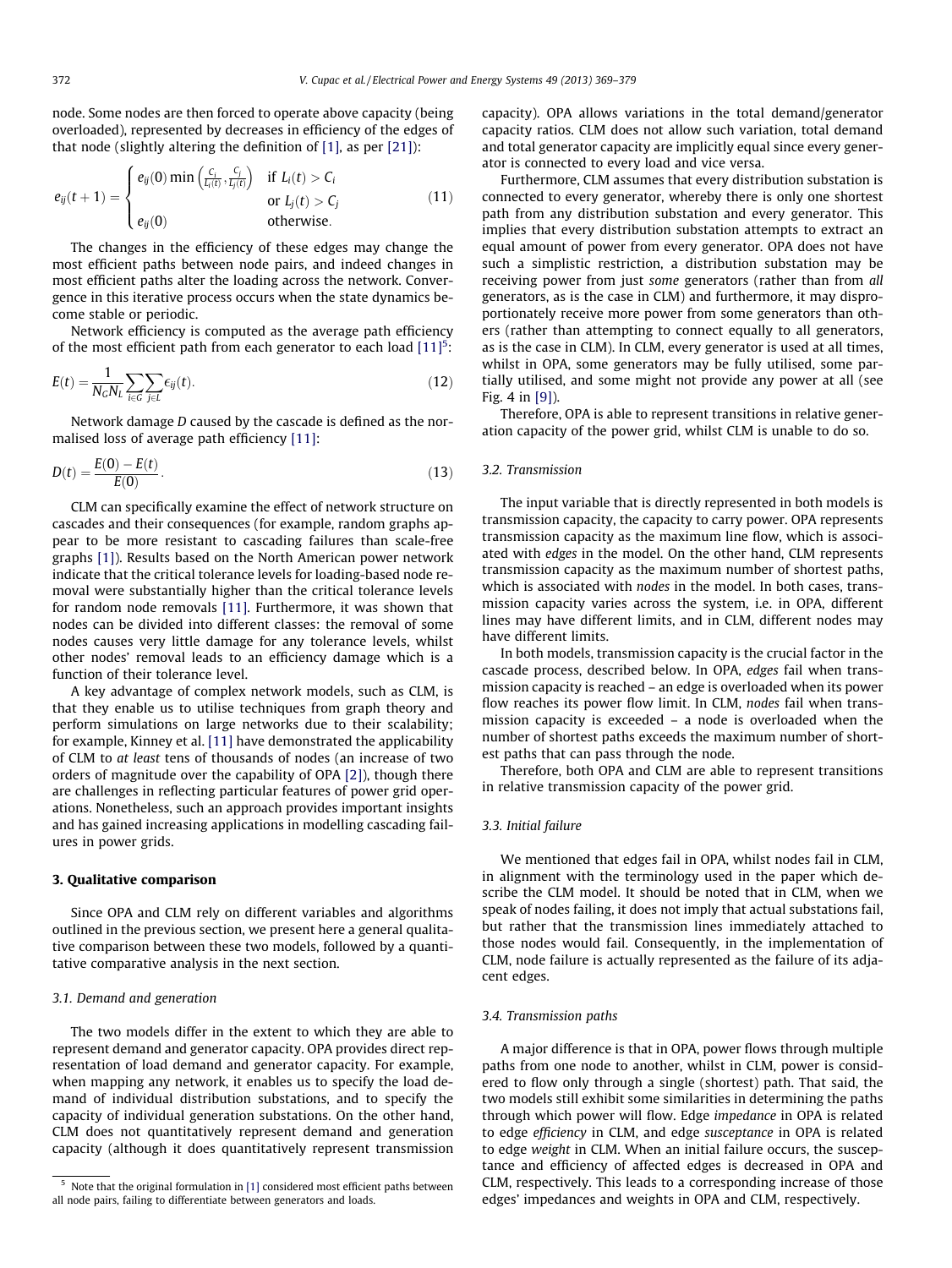<span id="page-4-0"></span>Both algorithms iteratively consider updates to the power flows based on changes in impedance and weights, though they do this in different ways. We have the following important differences regarding how the models respond to overloading: (i) magnitude of the change and (ii) permanence of the change. Firstly, in OPA, the changes are more extreme: edge failure leads to setting the susceptance to almost zero and the impedance to a very large number, and the result is that there is theoretically no flow through that edge. On the other hand, in CLM, edge efficiency is decreased depending on the extent of overloading, hence there may be smaller or larger decreases (unlike OPA, where the susceptance is guaranteed to go to almost zero). Similar principles apply to weights in CLM: they are not necessarily increased to a very large number. Secondly, in OPA, the changes are permanent for the duration of the cascade, whilst in CLM the changes are temporary (efficiency may recover after it is decreased, during a single cascade). It should also be noted that whilst failure is deterministic in CLM (an overloaded node fails with certainty), it is probabilistic in OPA (an overloaded edge fails with probability  $p_1$ ).

#### 3.5. Measurement of cascade damage

At the completion of the cascade, both models measure the extent of damage caused by the cascade. OPA primarily measures blackout size using load shed, representing the difference between total power demanded and total power supplied to the distribution substations. Thus, it measures the extent to which consumers failed to receive the power they demanded which occurred either due to line outages or inadequate generator capacity.

CLM is unable to represent load shed because, as mentioned before, it quantifies neither power demand nor power injections which are necessary for the computation of load shed. What it does do is to represent damage by computing the average efficiency reduction. These are the only two measures that we can use to evaluate the extent of damage in both models.

#### 3.6. Power-law distribution of cascade damage

When analysing cascading failures, an important consideration is the probability distribution of extent of damage, and in particular the tail behaviour. In a normal distribution, failures are symmetrically distributed about a mean, and extreme failures are relatively rare. In a power law distribution, the occurrence of extreme failures is much more probable than in a normal distribution.

Analysis of North American blackouts, based on 15 years of normalised NERC data, indicates the presence of power law tails in the distribution of blackout sizes [\[9\],](#page-10-0) demonstrating that the probability of large blackouts is higher than what would be expected if blackouts were normally distributed. It is important for models to be able to capture this tail behaviour to ensure that real power systems are adequately modelled.

Studies performed with OPA have shown that the probability distribution of normalised load shed has power law tails – in a remarkable agreement with the North American historical blackout data, indicating that the North American power systems have operated close to a critical point [\[9\]](#page-10-0). Furthermore, it was shown with an analytically tractable loading-dependent model of cascading failure that, at a critical loading, a power-law region emerges in the distribution of number of components failed [\[12\]](#page-10-0).

A study performed using the CLM model applied to the North American power grid found that the cumulative damage distributions with  $\alpha$  = 1.1 and  $\alpha$  = 1.2 were in approximate agreement with the power-law distributions found previously using OPA [\[11\].](#page-10-0)

# 4. Methodology

We seek to compare the OPA and CLM models by simulating cascading failure experiments, defined by the following parameters:

- A model for cascading failures (OPA, CLM). Ensuring comparability between the two models necessitated some adjustments as described in the remainder of this section;
- A network specifying the grid topology (several alternatives are described in Section 4.1);
- A transmission capacity factor  $(\alpha)$ , representing the average or global transmission capacity for the system; and
- A heterogeneity factor (r), representing local fluctuations in  $\alpha$ across the network.

For each set of parameters considered, we ran experiments as follows:

- 1. Initialise network capacity, which incorporates  $\alpha$  and  $r$ , as described in Section [4.2](#page-5-0).
- 2. Initiate random failure and model the iterative cascade process, as described in Section [4.3.](#page-5-0)
- 3. Measure the resulting damage caused by the cascading failure, as described in Section [4.4.](#page-6-0)

We studied network damage for 21 levels  $\alpha$  ( $\alpha$  = 0.90 to  $\alpha$  = 1.2 with increments of 0.02, and  $\alpha$  = 1.2 to  $\alpha$  = 1.40 with increments of 0.04). For each of these levels, we ran 1000 experiments – each with a different randomly-selected point of the initial failure. Furthermore, for any given level, even though the global transmission capacity would be fixed for all experiments performed at that level, local variations would result from the renewed application of the heterogeneity factor r for each experiment, as explained in Section [4.2](#page-5-0).

We also examined probability distributions for a subset of levels  $\alpha$  ( $\alpha$  = 0.80, 1.00, 1.10, 1.20, 1.60, 2.00). For each of these subset levels, we ran 10,000 experiments to gather enough results to show the probability distribution of network damage.<sup>6</sup>

#### 4.1. Network topology

The graph is specified by a set of nodes (a node is either a load or generator) connected by edges (representing transmission lines). In both OPA and CLM case, we constructed a network with nodes which were either generator nodes (representing net generation substations) or load nodes (representing net distribution substations). In our OPA implementation, to facilitate comparability with CLM, all the generators were assumed to have equal capacity, and all the loads were assumed to have equal demand. Furthermore, all edge impedances were set to 1 in OPA, to align with the uniform edge weight initialisation in CLM.

We considered different types of networks, comprising of the standard 300-node IEEE300 bus test case [\[22\]](#page-10-0) as well as a randomly-generated 300-node scale free network (SCALE300) and a 300-node Erdös–Renyi network (ER300). In constructing IEEE300, nodes with generator buses were classed as generator nodes and all other nodes were classed as load nodes. When constructing SCALE300 and ER300 we ensured that they had the same

 $6$  The number of experiments was selected by qualitatively analyzing a. stability to increase in number of experiments, and b. smoothness, of the probability distribution function. In particular, we examined these qualities in the tail behaviour. We found that 5000 samples was suitable, but doubled this to 10,000 as a buffer. For the investigations of average behaviour, we found that 500 samples provided stable results, but again double this to 1000 as a buffer.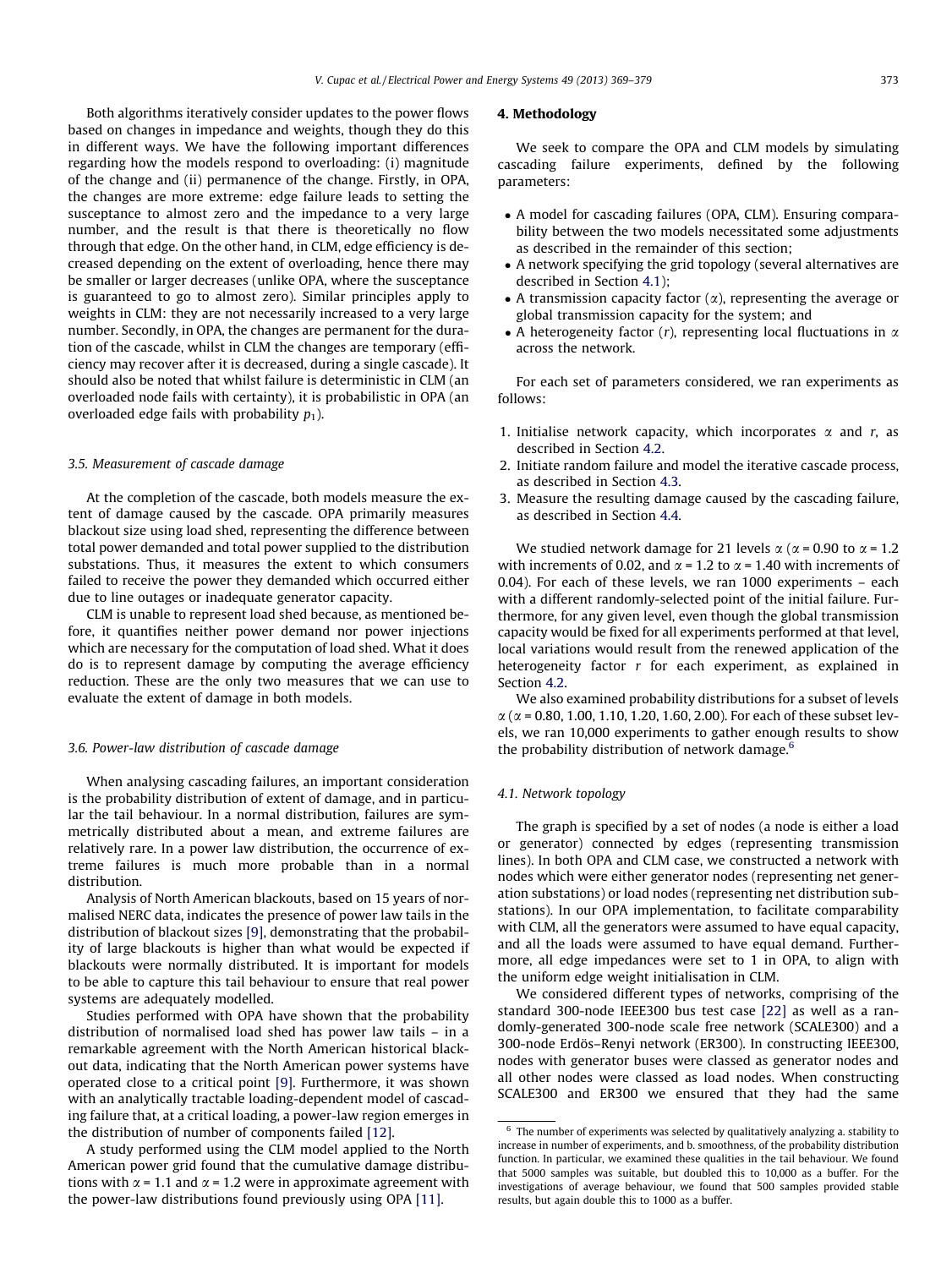<span id="page-5-0"></span>percentage of generator nodes as IEEE300 (approximately 23%) – for each node, the probability of it being selected as a generator was 0.23 and the probability of being selected as a load was 0.77. The average degree d was relatively similar between these networks  $(d = 2.73$  for IEEE300,  $d = 2.94$  for SCALE, and  $d = 3.23$  for ER300).

We also considered two larger networks, IEEE418 and SCALE400. We constructed ''IEEE418'' [\[23\]](#page-10-0) by combining the standard IEEE300 and IEEE118 bus test cases [\[22\]](#page-10-0). These two networks were combined by inserting 30 additional edges to connect the two networks, resulting in a combined network with average path efficiency which approximated the weighted average path efficiency of the networks considered separately. We constructed SCALE400 using the same method as generating SCALE300, and ensured that the proportion of generators in SCALE400 was same as in IEEE418.

#### 4.2. Initialisation of transmission capacity

We used  $\alpha$  as a common measure of relative transmission capacity for both networks. The CLM model assumes that  $\alpha \geq 1$ , representing excess transmission capacity. In our study, we use a more relaxed approach  $\alpha \geq 0$  which enables us to consider cases with deficient transmission capacity. This ensured comparability with studies performed in OPA which considered both underand over-capacity system.

For both models, we computed initial transmission (initial loading in CLM, initial flows in OPA), and applied the  $\alpha$  multiplier to compute transmission capacity, which remained fixed for the duration of the experiment.

In CLM, for each node *i*, initial loading  $L_i(0)$  was computed as de-scribed in Section [2.2.](#page-2-0) To incorporate heterogeneity  $r$ , the capacity for node *i* is initialised as follows, where  $q$  is a uniformly distributed random variable:

$$
C_i = \alpha q L(0), \quad q \in [1 - r, 1 + r]. \tag{14}
$$

Regarding OPA, prior studies set the initial limits (demand, generator capacity, line flow limits) by evolving the network using combined fast-slow dynamics until the network reaches a steady state (stabilization of average fractional overload) [\[17\].](#page-10-0) In order to ensure comparability with CLM, and taking into consideration that we limited the scope of our comparison to fast dynamics, we used a simpler initialisation strategy which did not require the use of the slow model.

To do this, we make certain assumptions in order to estimate the initial flows, and then set the flow limits based on these estimates. Demand for all load nodes was fixed to a constant amount (we used 100), and total generation capacity was set to be equal to total demand, and equally divided among the generators. Then, we estimated power flows along the lines, on the assumption that every load node would obtain an equal amount of power from every generator. These are aligned with assumptions in the CLM model regarding generation and demand (see Section [3.1](#page-3-0)). The initial flow estimations were implemented by selecting a generator (one at a time), setting all other generator capacities to zero (to prevent them from being used by the optimiser) and then computing power flows to each load node. When the power flow magnitudes were summed (resulting in  $F_{ij}^*(0)$ ), they would reflect equal contribution from every generator, analogous to the initialisation process in CLM. The power flow along each line would be multiplied by  $\alpha$  and, incorporating heterogeneity r, the maximum capacity for an edge connecting nodes  $i$  and  $j$  is initialised as follows, where  $q$  is a uniformly distributed random variable:

$$
F_{ij}^{max} = \alpha q \Big| F_{ij}^{*}(0) \Big|, \quad q \in [1-r, 1+r]. \tag{15}
$$

The  $F_{ij}^*(0)$  were used only for the purposes of setting the flow limits, and it is important to note that they are neither computed using the full OPA algorithm nor do they feed into the dynamics of the algorithm after the initialisation. They are only used to select the initial flow limits in a manner that is comparable to the limits used by CLM.

We attempt to experimentally verify whether the transmission capacity initialisation schemes applied to CLM and OPA were indeed comparable. The transmission capacity for a node  $i$  was computed directly in CLM  $(C_i)$ . In OPA, there is no direct transmission capacity measure for each node  $i$ , so we modelled it based on the transmission capacity  $F_{ij}^{max}$  of lines connected to it as follows: the transmission capacity for node i was modelled as the sum of maximum power flows of adajcent edges  $\sum_{j \in J} F_{ij}^{max}$  where *J* is the set of nodes directly connected to  $i$  via an edge.

In Fig. 1, we plot the transmission capacities determined for each node under both models (with  $r = 0$ ). This verified that transmission capacity in CLM was highly correlated with transmission capacity in OPA (with correlation coefficient 0.88). That is, nodes with low transmission capacity in CLM also tended to have low transmission capacity in OPA, and nodes with high transmission capacity in CLM tended to have high transmission capacity in OPA. This indicates that our initialisation scheme was consistent for CLM and OPA.

For both models, we ran the bulk of our experiments with relatively low heterogeneity factor  $(r = 0.1)$  which enabled us to ensure that the capacity of individual components did not substantially deviate from the global capacity factor  $\alpha$ , whilst being able to represent diversity in cascade events. However, in experiments where we specifically studied the impact of heterogeneity, we studied the effect the behaviour of the network using a higher heterogeneity factor ( $r = 0.5$ ).

## 4.3. Cascade algorithm

To ensure comparability with CLM, we ignored the effects of network upgrades over time, and thus applied fast dynamics only.

The cascade was initiated by the failure of a single node in each model. The single node is randomly selected from the set of nodes in the network, where each node is equally likely to be selected. In CLM, the initial single-node failure is represented by the removal of the edges connected to it. In OPA, the initial single-node failure is represented by outaging the edges connected to it.

Then, we applied the algorithms which were defined in Section [2](#page-1-0). The algorithms ran over several iterations until they either converged or exceeded the maximum number of steps (we used maximum 15 iterations for CLM and OPA). Normal convergence in CLM would be when the state dynamics become stable or



Fig. 1. Scatterplot of normalised node transmission capacities in OPA versus CLM, both using the IEEE300 network, with homogeneous transmission capacity  $(r = 0)$ . Node transmission capacity initialisation in CLM is highly correlated with transmission capacity in OPA ( $r_{OPACLM}$  = 0.88). The line of best fit was added to the plot.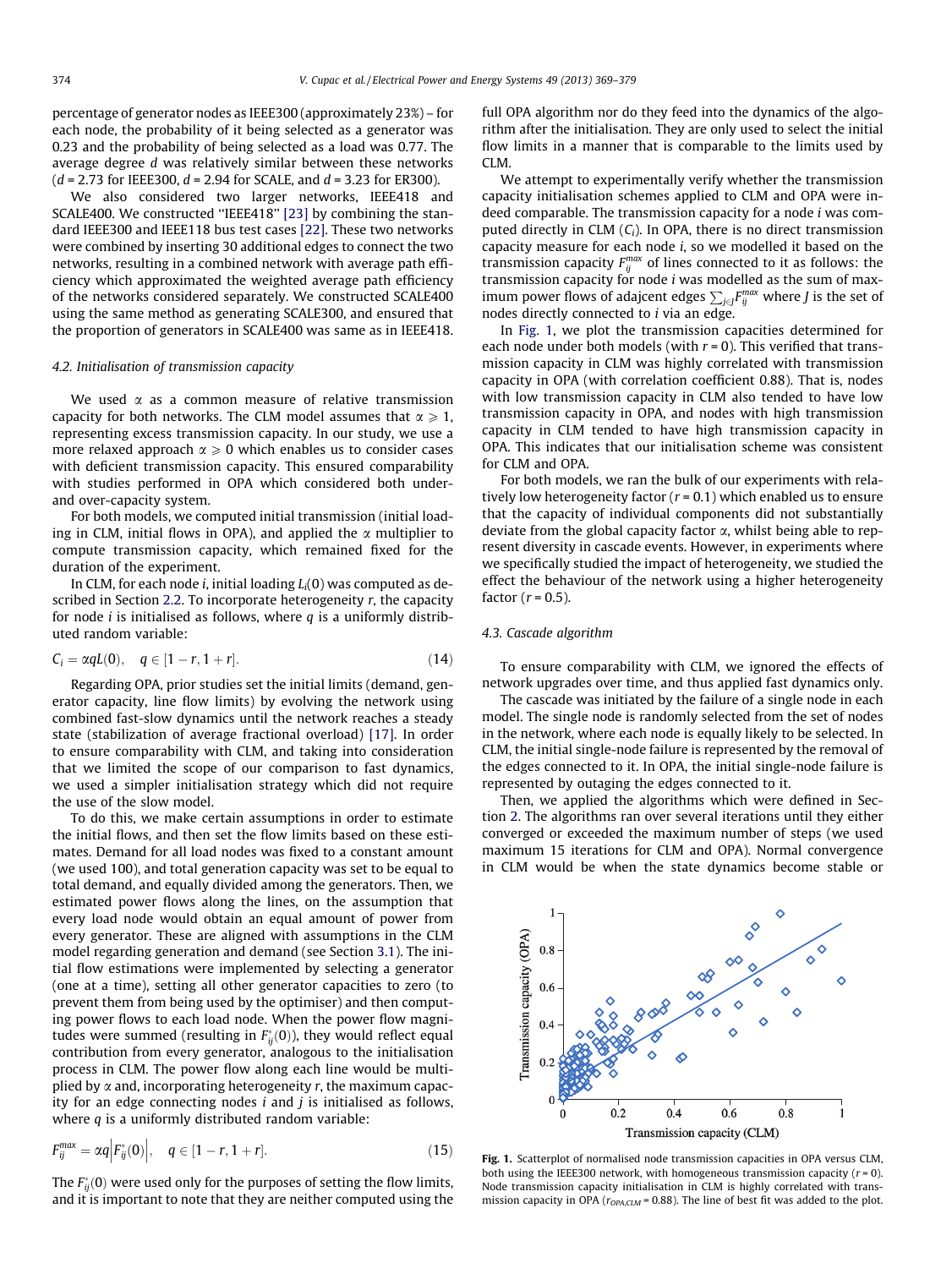<span id="page-6-0"></span>periodic, whilst normal convergence in OPA would be when no edge fails in the prior iteration, or if there is no solution to the linear optimisation (which is treated as a blackout [\[8\]](#page-10-0)).

In OPA, we set the probability of an overloaded edge to outage to  $p_1$  = 1, to ensure comparability with CLM, where an overloaded node failed with certainty.

#### 4.4. Cascade damage

We examined the extent of blackout, or damage to the network that were caused by the different types of node removals. In CLM, we computed path damage, i.e. normalised efficiency loss (previously defined by [\[11\]\)](#page-10-0), which represents damage to the network. In OPA, we computed the load shed/demand ratio, representing extent of blackout. The measurements used in our results are made at the end of the cascade (i.e. at the completion of the simulation algorithm, as described above).

In an abstract sense, we will use the term network damage to refer to both cases.

### 5. Results

It is evident that OPA and CLM provide different results at the local scale (see [Appendix A\)](#page-9-0), however we evaluated the extent to which the two models are consistent at the network level. Firstly, we examined whether CLM and OPA exhibit similar characteristics in phase transitions of network damage with respect to transmission capacity (see Section 5.1). Secondly, we investigated whether they provide a consistent ranking of grid topologies, based on their tolerance to large cascading failures (see Section [5.2\)](#page-7-0). Thirdly, we verified whether CLM and OPA show consistent behaviour as network size increases (see Section [5.3\)](#page-7-0). Fourthly, we examined whether network susceptibility to large failure changes consistently with variations in heterogeneity of transmission capacity across the system (see Section [5.4](#page-8-0)).

We note again that it is the better computational efficiency and scalability of CLM which motivates us to examine its consistency with OPA at the network level. While we do not specifically investigate scalability here (see [\[2,11\]](#page-10-0)), we report that our CLM simulations in this section were generally 10–20 times faster than OPA for analysis of corresponding networks here. If CLM is found to produce consistent results, this will prompt further use of CLM to study ensemble properties of cascading failures in larger networks.

#### 5.1. Phase transitions

The network damage resulting from cascading failures is dependent on the relative capacity of the system. When relative capacity is quite high, a system has high tolerance to failure, whereby a small disturbance would tend to cause relatively low damage on average, with low probability of very high damage. As relative capacity decreases and passes a critical capacity level, it increases the probability of large failure. We focus on how the probability distribution of average network damage for IEEE300 changes over different transmission capacity levels  $\alpha$ .

We first investigated the change in average network damage as a function of relative capacity  $\alpha$ . This is the typical analysis used in CLM (e.g. see Fig. 4 in [\[1\]\)](#page-10-0) and is akin to the identification of critical demand levels in OPA (e.g. see Fig. 5 in [\[9\]\)](#page-10-0). This comparison between the two models is only possible with the adjustments we introduced. Fig. 2 shows that both models exhibit a strongly stable regime for large  $\alpha \geq 1.14$  where network damage is small and remains relatively constant as  $\alpha$  changes. Additionally, both models exhibit an unstable regime for small  $\alpha$  < 1.10 where small disturbances can cause large amounts of network damage. Most



Fig. 2. Phase transition in average network damage (path damage for CLM, load shed/demand for OPA) for a range of  $\alpha$  values. Error bars (standard error of the mean) were too small to be visible on this plot.

importantly, this figure shows that both models exhibit a sharp increase in network damage at the same critical  $\alpha$  region  $(1.10 \le \alpha \le 1.12)$ . That is to say, we have identified very similar phase transitions in the space of  $\alpha$  (control parameter), with respect to average path damage or average load shed/demand (order parameter).

The presence of the critical  $\alpha$  region is characterised by a rapid increase in load shed/demand as transmission capacity is reduced. This is consistent with prior OPA studies which have identified a second order transition point occurring at a particular power demand, when power flows in transmission lines reach limits set by the transmission capacity of the grid (e.g. see Fig. 5 in [\[9\]\)](#page-10-0). The critical phase transition shown for CLM is also consistent with prior studies (e.g. see Fig. 2(b) in [\[1\]](#page-10-0)).

We then examined the probability distributions of magnitude of network damage for particular values of  $\alpha$ .<sup>7</sup> This is the typical analysis conducted in OPA studies (e.g. see Fig. 8 in [\[9\]\)](#page-10-0), and while a similar examination has been presented for CLM (e.g. see Fig. 3 in [\[11\]\)](#page-10-0) there has been no quantitative comparison on the same network with a common measure of transmission capacity. [Fig. 3a](#page-7-0) and b plot these probability distributions for several  $\alpha$  (of course, the expectation values of each probability distribution correspond to the single averages plotted for each  $\alpha$  on Fig. 2). The most important result is that both OPA and CLM show the same trends in these probability distributions. These figures indicate that when the relative capacity is in the stable regime ( $\alpha \geq 1.2$  for this figure), probability distributions do not change with  $\alpha$  and are skewed towards low network damage. This indicates that both models show similar susceptibility to failure when transmission capacity is sufficiently above the critical value and that, in those circumstances, increasing transmission capacity has no impact on overall failure reduction. However, as relative capacity enters the critical region (see  $\alpha$  = 1.1 here), the probability distribution shifts to the right and the likelihood of large failures increases significantly in both models. The distribution continues shifting to the right as relative capacity is reduced even further (see  $\alpha$  = 0.8, 1.0 here).

Certainly, the exact averages and distributions of network damage may not be identical between the models: CLM shows larger network damage than OPA in the stable regime and lower network

Note that the magnitude or "scale" of network damage here is a very different concept to our use of the term ''scale'' to refer to micro or local scale features of the cascading failures (i.e. specifics of power flows on specific edges due to specific failures) versus macro or network-wide scale features (i.e. probability distributions of failure event sizes with respect to capacity or structure type).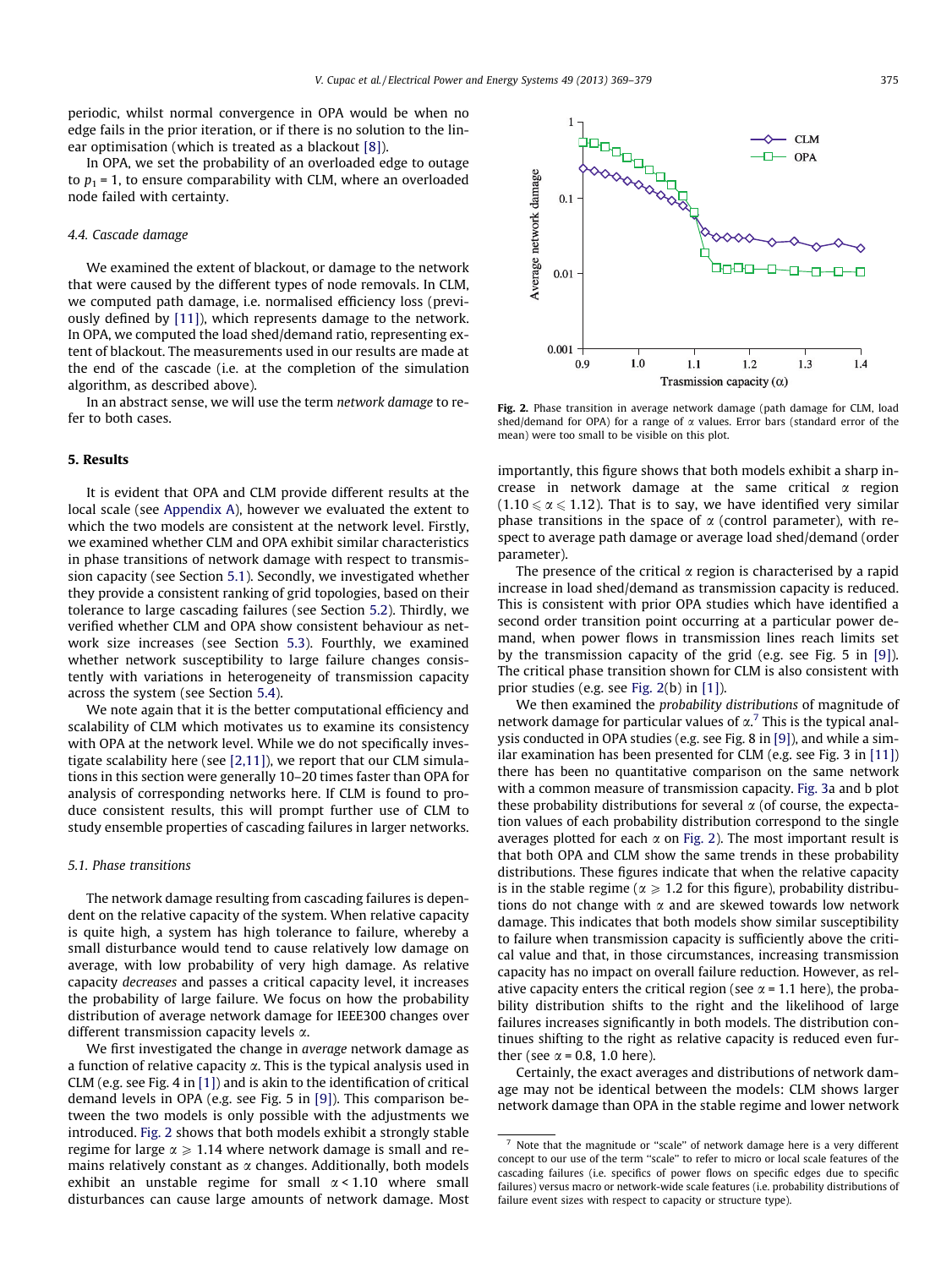<span id="page-7-0"></span>

Fig. 3. Probability distribution functions (PDFs) for network damage for IEEE300: (a) PDFs for load shed/demand in OPA and (b) PDFs for path damage in CLM. Different curves correspond to different levels a.

damage in the unstable region, and appears slightly less sensitive to early critical loading effects. Indeed, the two models may not provide the same results on a local level (see [Appendix A\)](#page-9-0), so one cannot use the resulting measure of path damage (CLM) from a specific individual failure to infer the measure of load shed/demand (OPA) for the same specific failure. However, what is important is that both models exhibit the same network-wide or ensemble behaviour with respect to transmission capacity  $\alpha$ . Crucially, they identify a common critical region, and probability distributions undergo similar shifts as relative transmission capacity  $\alpha$  changes.

#### 5.2. Impact of network topology

We examined how network topology affects susceptibility to large cascading failures in CLM and OPA. We studied three networks with identical node count, comprising the standard IEEE300 network, a Erdös–Renyi 300-node network (ER300) and a 300 node scale-free network (SCALE300).

We found similar results from OPA and CLM by computing the maximum damage caused by the cascade over a range of relative capacity  $(\alpha)$  levels. Fig. 4a and b illustrates that rankings of topology-dependent cases of high damage were generally preserved over a range of transmission capacity levels, whereby the topology-based differences in ranking were most evident in high capacity ( $\alpha \ge 2$ ) cases. At critical and lower capacities ( $\alpha \le 1.1$ ), topology appeared to have a less significant impact: CLM showed convergence in maximum path damage across all three networks (see Fig. 4b) and OPA showed overlapping of two networks (see Fig. 4a).

[Fig. 5a](#page-8-0) and b shows that network structure does impact tail behaviour, at relatively high capacity levels ( $\alpha$  = 2.0). Both models produced consistent rankings of high-cascade risk associated with network topology, evident in tail behaviour for load shed/demand in OPA, and path damage in CLM.

Thus, our results indicate that network structure has an impact on susceptibility to large cascading failures in both models, being of particular importance for higher transmission capacity levels. Analysis of tail behaviour for OPA and CLM showed that, for an identical node count, Erdös–Renyi graphs are the most tolerant to large failure, and scale-free graphs were most susceptible to large failure. This is because scale-free graphs have large hubs and we know that the network is prone to large cascades when these hubs are affected [\[24\].](#page-10-0) Importantly, the standard IEEE300 network showed intermediate tolerance. This is consistent with prior research which shown that the power grid topology is an intermediate between Erdös–Reyni graphs and scale-free graphs [\[25,19\]](#page-10-0) (as cited in [\[11\]\)](#page-10-0).

We can confirm that OPA and CLM reveal similar phase transitions in average damage with respect to capacity for scale-free graphs and Erdös–Renyi graphs (as we observed for the IEEE300 in Fig. 3), though the transition revealed by CLM for Erdös–Renyi was significantly more broad. Importantly, the critical regions identified by the two models overlapped in each case. We should also note that the correspondence of ranking of different topologies with respect to damage size by OPA and CLM only holds for maximal damage events, not the average damage events.

#### 5.3. Impact of network size

We investigated the impact of increased network size on susceptibility to large cascades. Firstly, we studied the probability distributions for IEEE300 versus IEEE418. [Fig. 6](#page-8-0)a and b shows that OPA and CLM generate similar distributions as network size changes from IEEE300 to IEEE418. The larger network exhibited



Fig. 4. Maximum observed network damage for SCALE300, IEEE300, ER300: (a) maximum observed load shed/demand in OPA and (b) maximum observed path damage in CLM. Results are shown for a range of levels  $\alpha$ .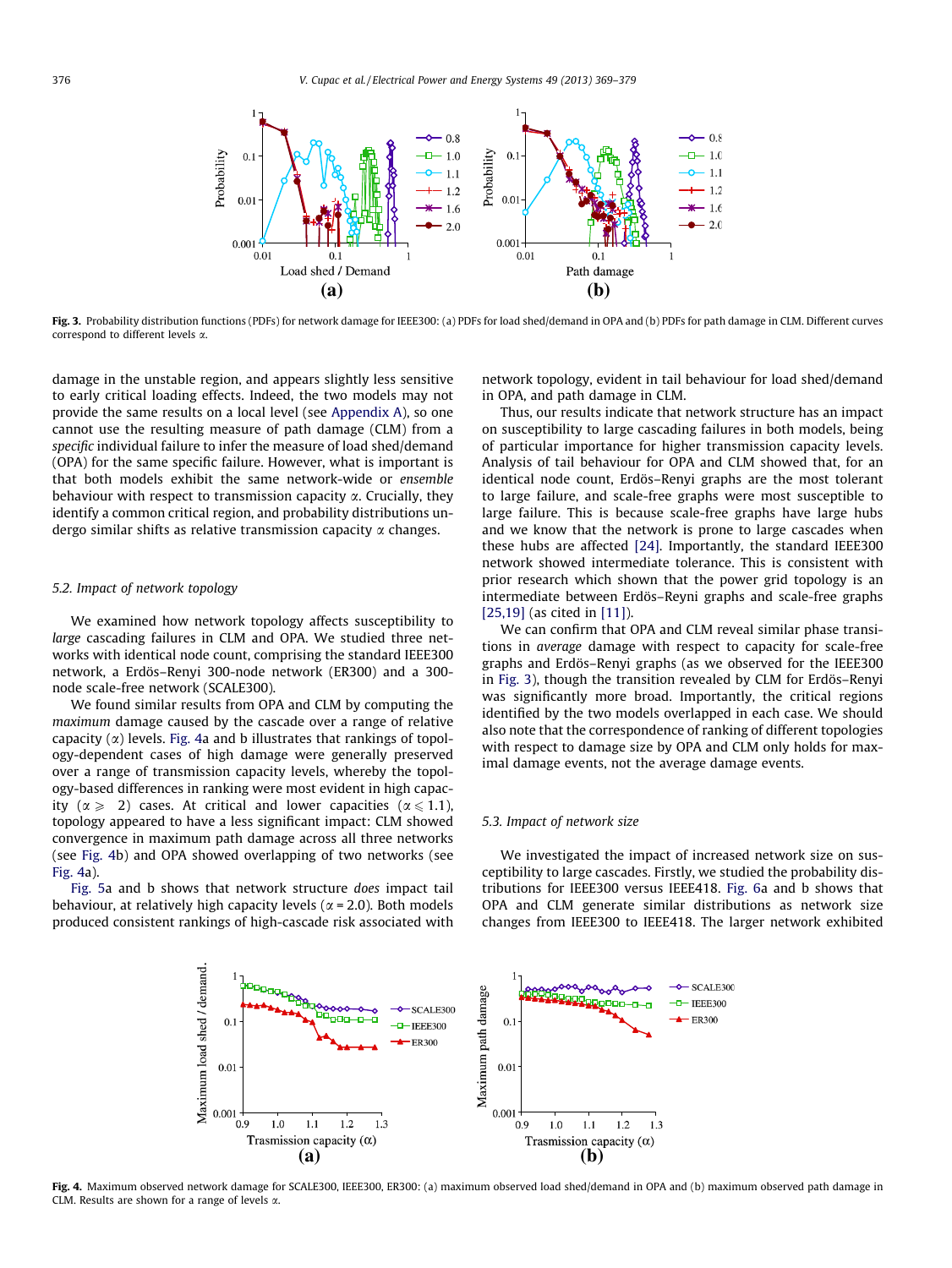<span id="page-8-0"></span>

Fig. 5. Probability distribution of network damage for SCALE300, IEEE300, ER300 for  $\alpha$  = 2.0: (a) probability distribution of load shed/demand in OPA and (b) probability distribution of path damage in CLM.



Fig. 6. Probability distribution of network damage for IEEE300 and IEEE418: (a) probability distribution of load shed/demand in OPA and (b) probability distribution of path damage in CLM.

earlier and sharper tail cut-offs, indicating that increasing network size increases network tolerance to large failure.

Similar results were found when comparing the profiles of SCALE300 and SCALE400 (not shown) where the larger network again exhibited sharper tail cut-offs.

Thus, our results indicate that increasing network size (but keeping size of initial failure the same) increases tolerance to large cascades, and importantly, this is detected by both OPA and CLM models. This may be because the larger networks offer more redundant transmission paths which can mitigate failures.

# 5.4. Impact of heterogeneity in transmission capacity

We examined the extent to which OPA and CLM exhibit consistent behaviour as heterogeneity in transmission capacity increases across the system. Our previous results were computed using  $r = 0.1$  as described in Section [4.2](#page-5-0) to represent random local fluctuations in relative transmission capacity. Here we compare those results to an experiment using a larger level of heterogeneity ( $r = 0.5$ ), for a sample transmission capacity  $\alpha = 1.2$ .

Fig. 7a and b indicates that increasing the heterogeneity factor r shifts the probability distribution to larger network damage values, i.e. increasing the probability of larger cascades. We find that certain  $\alpha$  values (e.g.  $\alpha$  = 1.2 here) which are stable for low heterogeneity levels ( $r = 0.1$  here, see Section [5.1](#page-6-0)) become unstable for higher heterogeneity levels ( $r = 0.5$  here). Both OPA and CLM reveal this behaviour with increasing heterogeneity.

The tendency for heterogeneity to increase the probability of larger cascades, thereby shifting the critical region to a higher transmission capacity  $\alpha$  level, is consistent with prior OPA studies which examined the effect of random demand fluctuations and found that the level of fluctuations causes the network exhibit criticality even when total demand is below total generator capacity limits (see Section [5](#page-6-0) in [\[9\]](#page-10-0)).

#### 6. Discussion and conclusion

We investigated the behaviour of two approaches to modelling cascading failures: a power flow model — ORNL–PSerc–Alaska



Fig. 7. Probability distribution of network damage for IEEE300 for  $\alpha$  = 1.2 with  $r = 0.1$  and  $r = 0.5$ : (a) probability distribution of load shed/demand in OPA and (b) probability distribution of path damage in CLM.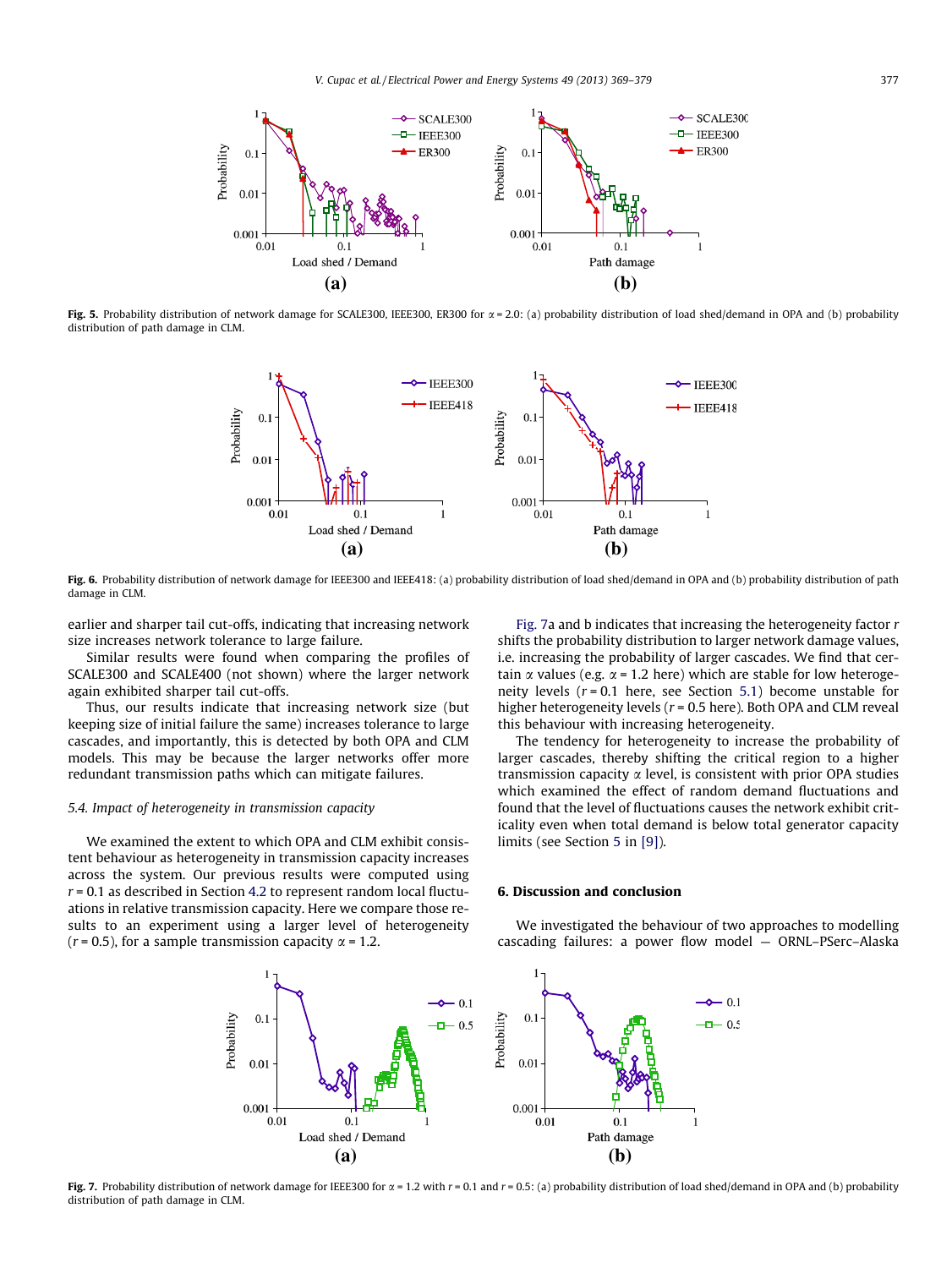<span id="page-9-0"></span>(OPA), and a complex networks model — Crucitti–Latora–Marchiori (CLM) model. Our analysis indicates that the CLM model, despite neglecting realistic network constraints and being inconsistent with OPA at the local scale, nonetheless exhibits ensemble or network-level properties which are consistent with the more realistic OPA fast-scale model with respect to transmission capacity  $\alpha$ .

Primarly, we found that the OPA and CLM exhibited similar phase transitions in network damage with respect to transmission capacity  $\alpha$ : both models exhibited a strongly stable regime for larger  $\alpha$  and an unstable regime for smaller  $\alpha$ . Crucially, they shared a common critical  $\alpha$  region. Furthermore, we found both models exhibited similar probability distribution of network damage, in response to changes in  $\alpha$ .

Additionally, we found that OPA and CLM provided consistent rankings of network topologies with respect to susceptibility to large failures (i.e. tail behaviour): both models showed that scale-free networks were most susceptible to large cascades, whilst Erdös–Renyi networks were most resilient to large cascades. Importantly, IEEE300 (a more realistic network) showed intermediate susceptibility to large cascades relative to these reference structures. We also found both models showed that larger networks were more resilient than smaller networks. Furthermore, OPA and CLM exhibited similar transitions in the probability distribution of network damage with respect to changes in heterogeneity in transmission capacity  $\alpha$  across the network: increasing heterogeneity increased susceptibility to large cascades, and led to instability even for higher  $\alpha$ .

The results from this comparative paper provide an important contribution regarding the usefulness of an abstract model (CLM). Even though CLM is inconsistent with OPA at the local scale, it is nonetheless useful in studying properties of a power system at a global scale and profiling the risk of cascading failures in various network topologies, with the advantages of simplicity and scalability compared to a detailed and more realistic power flow model (OPA). That is to say, despite the modelling power of OPA, it is much less computationally efficient and there are limits to the size of networks it can study [\[2\]](#page-10-0) in comparison to CLM; as such, our finding that CLM exhibits ensemble properties consistent with OPA is particularly important for the study of larger networks.

Our study provides a starting point for more extensive quantitative validation of abstract models against more realistic ones, and to identify conditions under which they exhibit comparable behaviour. It is important to note that the current comparative study was performed under a specific set of restrictions, constraints and simplifications. Firstly, we introduced  $\alpha$  to OPA to enable us to directly compare the behaviour of the two models with respect to a common measure of transmission capacity a. Secondly, we outlined an ad hoc method of using  $\alpha$  to initialise transmission capacity of edges in OPA, with the assumption that demand and generation are equal and (only for the purposes of capacity initialisation) that each distribution substation attempts to equally

extract power from each generator. We showed that this initialisation scheme ensured that the transmission capacity was comparable between OPA and CLM. Nonetheless, it should be noted that typically OPA would be initialised by evolving the network with both slow- and fast-scale dynamics, and only the latter were considered in our study. Thirdly, the following simplifications were applied to OPA to ensure comparability with CLM for the purposes of this study: nodes were treated as either purely generators or purely loads, load nodes had uniform demand, generator nodes had uniform generation capacity, edges had uniform impedance, overloaded edges failed with certainty.

Future studies may consider extensions to CLM which could enable more comprehensive comparative studies and broaden the scope of applications of abstract models of power systems. Firstly, it may be useful to model not only variations in transmission capacity, but also variations in generation capacity, and to consider situations where generation capacity and demand are not equally distributed, which is aligned with more realistic cases of power grids. One could for example consider supply from a given generator to only a portion of, rather than all, distributed substations. Secondly, it may be useful to consider cases with non-uniform initial edge weights, corresponding to non-uniform edge impedances in reality which are an important element in dictating power flows. Thirdly, slight modifications to betweenness centrality may be applied so that loading and transmission capacity are computed for edges rather than nodes. While we have considered heterogeneous transmission capacities across the network here, using random uniformly distributed fluctuations around  $\alpha$ , it may be worthwhile to consider direct individual settings for  $\alpha$  (with fluctuations as here) in different parts of the network. These extensions would enable us to map real power grid data to CLM, and enable more comprehensive studies and evaluations of the extent to which CLM remains useful in these more general cases.

We thank B.A. Carreras [\[17\]](#page-10-0) for providing valuable clarification regarding the implementation of the OPA model and providing the IEEE118 data used in prior OPA papers. We also thank the High Performance Computing and Communications Centre [\(http://](http://www.hpccc.gov.au/) [www.hpccc.gov.au/\)](http://www.hpccc.gov.au/) for the use of their supercomputer clusters in performing the experiments for this paper.

#### Appendix A. Local behaviour in response to specific failures

It can be illustrated that CLM and OPA models exhibit differences in local behaviour in response to specific failures. We construct a simple network (see Fig. 8) with nodes  $N_i$ ,  $i \in 1, \ldots, 8$ and edges  $E_{ii}$ ,  $i, j \in 1, \ldots, 8$ , and compare the two models' response to line failure, regarding: (i) the changes in state of network components and (ii) the subsequent measure of network damage.

Fig. 8a shows the impact of outaging edge  $E_{67}$  using OPA. After the outage, no power can flow through edges  $E_{67}$ ,  $E_{78}$ . Thus load nodes  $N_7$ ,  $N_8$  receive no power, generator node  $N_5$  supplies less power, and edge  $E_{56}$  transmits less power. We note that in the final



Fig. 8. Simple network with load nodes (blue circles) and generator nodes (orange squares), numbered to indicate position: (a) using OPA, indicating power flows  $F_{ii}$  shown above edges, power injections  $P_i$  shown below nodes (positive for generator nodes and negative for load nodes) and (b) using CLM, indicating edge efficiencies  $e_{ij}$  shown above edges, and transmission loading L<sub>i</sub> shown below nodes. (For interpretation of the references to colour in this figure legend, the reader is referred to the web version of this article.)